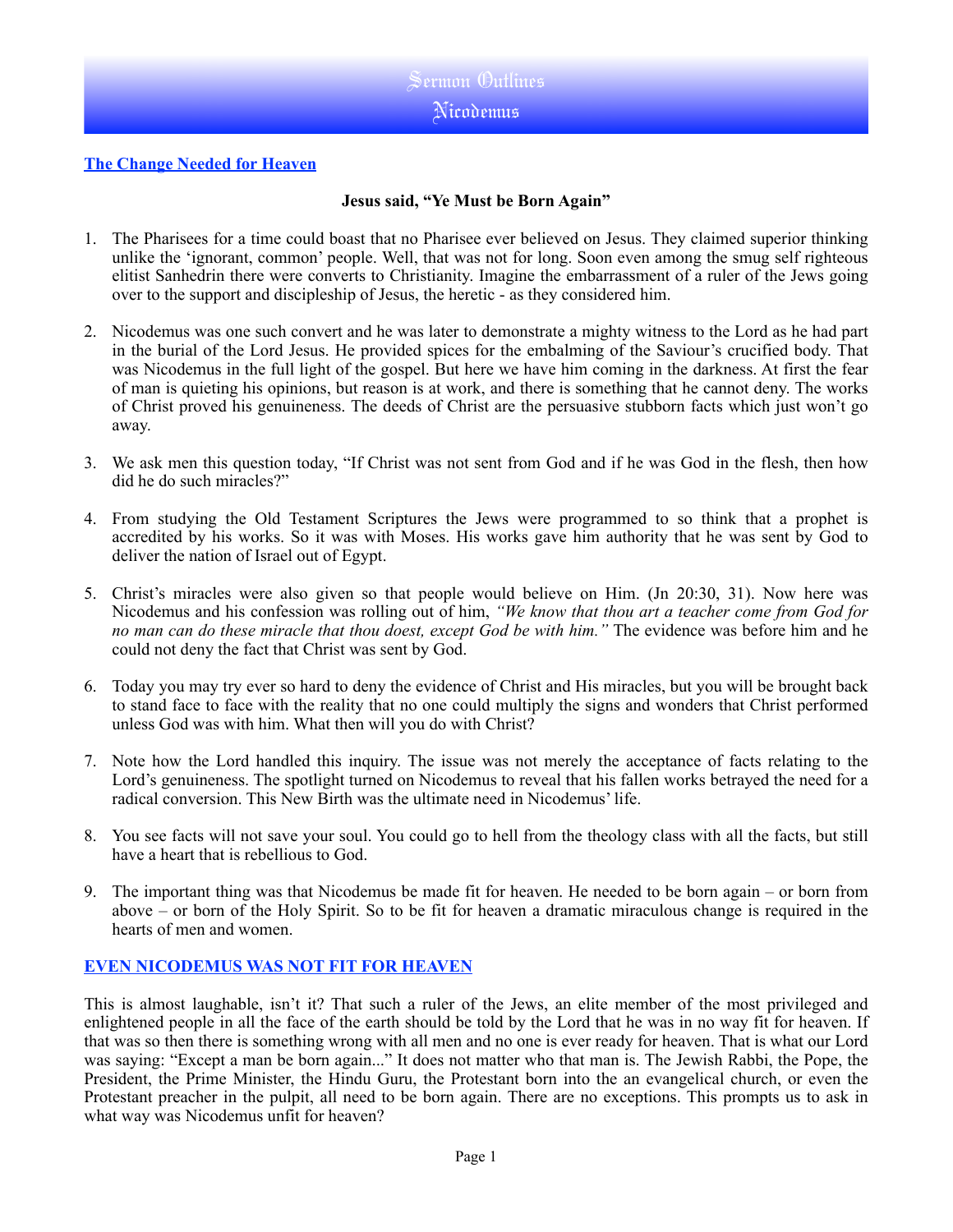# Sermon Outlines Nicodemus

### 1. **He was a son of Adam**.

Adam's guilt falls on each and everyone of his offspring. Rom. 5:12 tells us, *"Wherefore, as by one man sin entered into the world, and death by sin; and so death passed upon all men, for that all have sinned."* As a part of the human race Nicodemus was also banished from God's presence. The temple worship and sacrifices all taught this estrangement of the natural man from the presence of God.

#### 2. **He was still in a fleshly nature**

Jesus said I verse 6 of this chapter, *"That which is born of the flesh is flesh."* Nicodemus needed a new nature – a spiritual nature before he would be fit for heaven.

### 3. **He was party to a class of people who boasted in self righteousness**

With all that the Pharisees only deluded themselves through sheer hypocrisy. They offered long prayers in public but offered no repentance over sin. They emphasized the outward show of works, but inwardly they cared less about man or God. Phariseeism became a club for the boys to promote themselves. They had a strictness to the law but in every way the law condemned them. The law demanded perfection of deed and motive, but these Pharisees were only hypocrites in light of the law of God.

### 4. **Even the most religious will give account on the eternal day**

2Cor 5:10 states, "For we must all appear before the judgment seat of Christ.". Nicodemus was not then a converted man. His heart was still full of sin therefore he was not fit for the kingdom of heaven.

## **THIS CHANGE WAS DESCRIBED AS A NEW BIRTH**

This change was no small one as the Lord likened it to a New Birth – a second birth – and a birth from above. This is very dramatic language. It is the difference between night and day to be in your mother's womb and to be born into the world. The unsaved, unconverted soul is in darkness and has no light and has no life.

Nicodemus got the wrong end of the stick on this one. He took this too literally. The Lord was speaking of the nature of this spiritual birth it is like starting all over again from the beginning.

## 1. **The new Birth is the point when life starts**

You have a birthday for your natural life. There is also a birthday for the spiritual life. Regeneration takes place in time. One day going to hell without life. The next going to heaven with life abundant.

A Theology teacher once said to a young student, "Where were you born? "I was born in Dublin and in Liverpool," the student replied. "Ah! How can that be?" inquired the doctor. The boy preacher paused a moment and answered: *"Art thou a master in Israel, and understandest not these things."* 

## 2. **The new Birth is life from out of yourself**

A baby does not deliver itself. It owes all life to the parent who conceived nurtured and brought forth that life which you now enjoy. A dead thing cannot raise itself. Lazarus could never have called himself forth from the tomb. This life comes only from the great life giver Himself. It a gift. It is the bestowment of the life giver. He who is the resurrection and the life is the one who giveth life to his people. Thus you need a Saviour for you cannot give life to yourself.

## 3. **The new Birth is life begun in the soul in time, but endures through all eternity**

It is, therefore, called "eternal life". Jesus said in John 10:28, *"I give unto my sheep eternal life and they shall never perish..."* The word "*eternal*" is the same word used elsewhere for hell fire. That fire which cannot be quenched. Do you have that eternal life? If not, you are facing eternal death which is eternal ruin. You will lose your soul to eternal perdition and never be in heaven.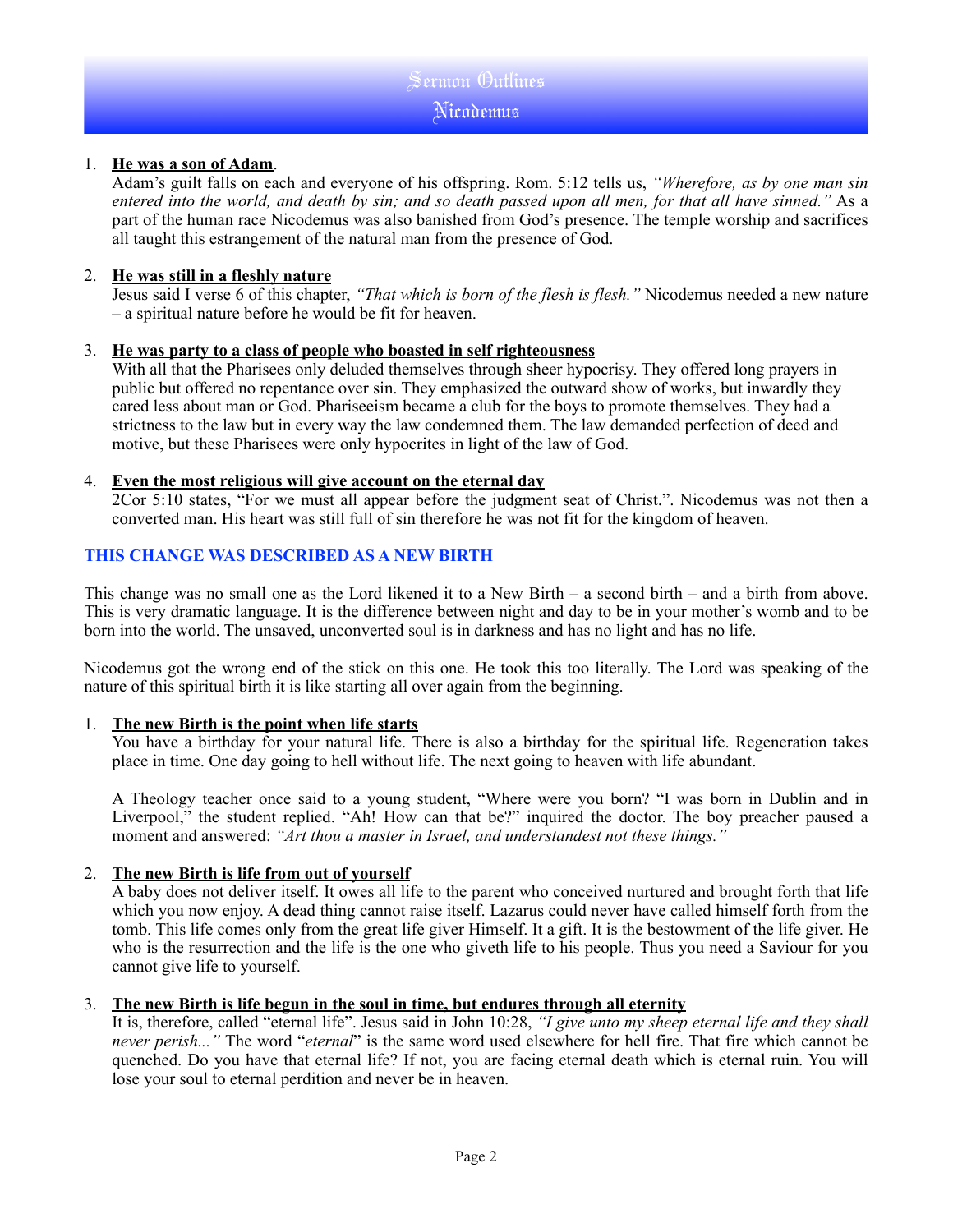# Sermon Outlines Nicodemus

### **THIS NEED FOR A POWERFUL CHANGE IS SEEN IN THE SOVEREIGN POWER OF THE HOLY SPIRIT**

The Lord emphasized this sovereignty of the Spirit in conversion when in verse 8 he spoke of the wind blowing where it pleases. By this statement the Lord illustrated the absolute dependence upon the Spirit of God, who is the gift of Christ. Dependence on the wind shows we are not in control. All you can do is cry out for mercy.

Today the Spirit of God is blowing on other souls in other places. We hear of many conversions in these times in S. America and China. Some are being converted here and there. What about you? You need to call out and cry to God for the Spirit of God to blow upon you.

His sovereignty in whom He converts, when He converts and where He converts must drive away your self confidence. You are not in control of your own soul's destiny. You cannot say I will put this off until the end of the year or until the end of life. What if the wind of God's spirit does not blow upon you? You will be left to perish. But if now the spirit of God is striving and you hear the call to conversion you must come now and be born again.

## **THE SPIRITUAL NATURE OF THE KINGDOM OF HEAVEN**

Too many people think that if they are good enough for earth they will be good enough for heaven, but the kingdom of God is not earthly. It is heavenly, holy and exquisite. It is a place where every creature is like God and enjoys the presence of God. Right now that scares you. Right now you tremble because your heart is in opposition to the very will of God.

How could you enter heaven with a worldly heart? The bingo player the gambler, the lover of sensual pleasures, the follower of Hollywood movies and hero worship will never fit into the kingdom of God. You are too married to this world. So many things still have a grip upon your life. You are not free here to worship God and your heart is running off into the ways of vice.

If you were to enter heaven now as you are you could not be happy there. Holiness and godliness are foreign to you. Purity, worship, delighting in God, praise to the Father, praise to the Lamb, and praise to the Holy Spirit would be alien to you. You would be a fish out of water. You would be a captive instead of a free spirit.

For you to talk about going to heaven without conversion is a joke. The only answer is for you to be born again. A renovated nature is imperative. A need a new mind and heart to love God and serve God. The problem is that right now you do not love God. You have no heart to follow him.

You are a lover of pleasure more than a lover of God. Prayer meetings, praise and worship are all extraneous or irrelevant things. You can take them or leave them. If I was to drag you to a church prayer meeting you would tell me, "I have no heart for that anymore. I will opt out for a while." My response would be, "Well, you can't do that in heaven." This only underscores the fact that you are not fit for the kingdom of God unless you are dramatically changed by the grace of God.

# **THE IMPERATIVE LANGUAGE USED BY THE LORD WHEN SPEAKING TO NICODEMUS**

Could the Lord put it any more assertively than he did in verses 3, 5, and 7. He did not say it would be a good insurance to have. He did not say that maybe you need to be born again.

Oh dear soul, unsaved, lost and on the way to perdition, you must hear the voice of the Lord in this. "**YE MUST BE BORN AGAIN."** You have natural life. You have life in the body but you must also have spiritual life. You must also have the New Birth experience. You cannot depend on some hazy, fuzzy experience of the past. You cannot depend on mere religion. Nicodemus had all of that. You must be born from above through faith in the Lord Jesus. It is absolutely essential. You do not stand a chance of entering heaven any other way.